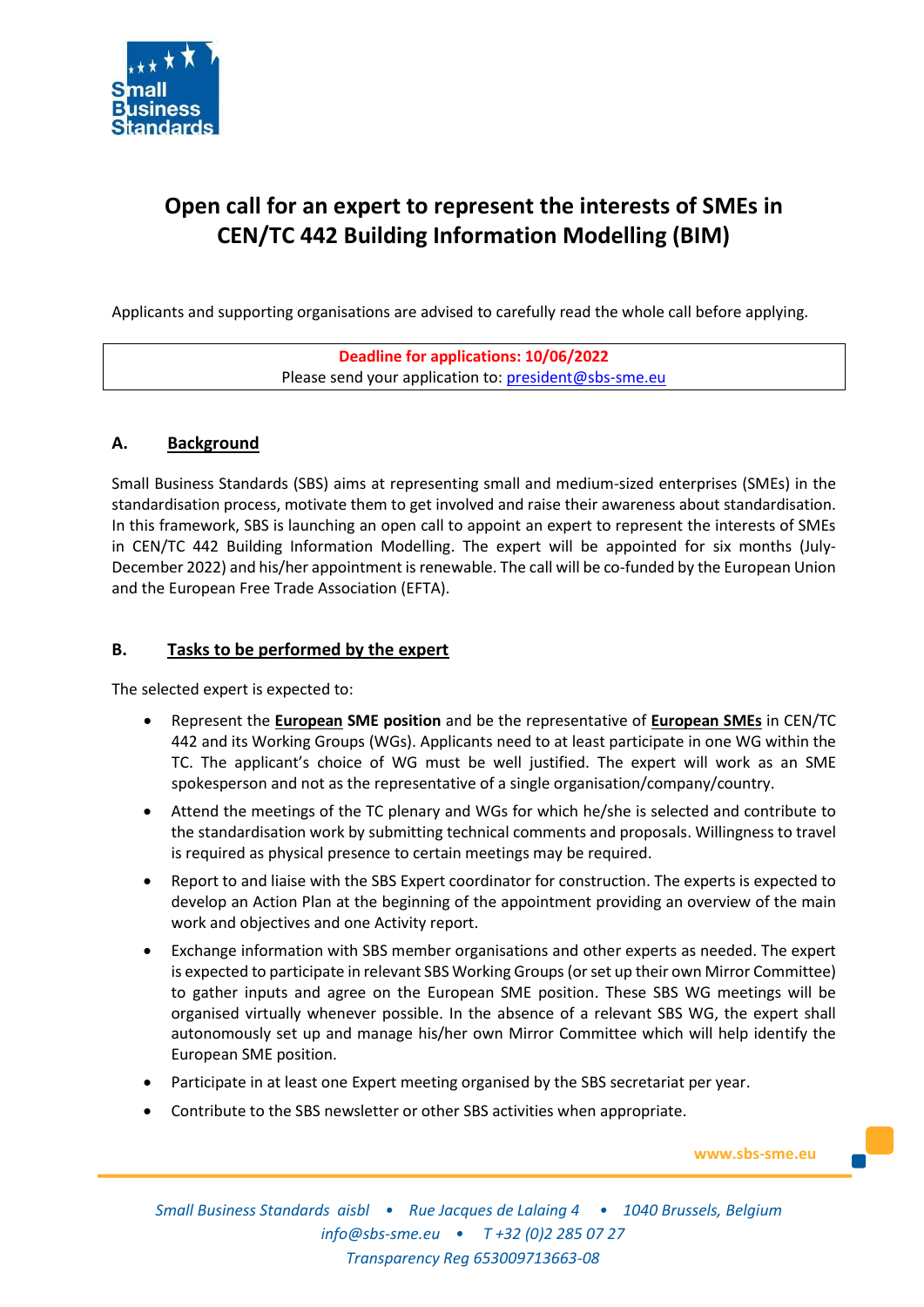# **C. Eligibility and Selection criteria**

## **C.1. Eligibility criteria**

Candidates shall be based in the EU or EFTA countries.

The application of the expert must be backed by a recognised SME association. A support letter from this SME association will need to be submitted together with the candidate's application.

The appointment as SBS expert is subject to the agreement by the expert OR a supporting organisation (e.g. employer, SME association) to co-fund a part of the lump sum paid to the expert (see section F).

Applicants must demonstrate the absence of double-funding and the absence of conflict of interest.

Candidates are encouraged (but it is not mandatory) to be a member of the national mirror committee of the technical body they are applying for. This can support the consideration of SME positions at national level. Nevertheless, some appointments may be incompatible with being appointed as an SBS expert, e.g. the appointment as head/part of the national delegation to the plenary of the same European or International technical committee to which the expert has been appointed by SBS.

## **C.2. Selection criteria**

The selection of experts will be based on the following criteria:

- knowledge and technical expertise of Building Information Modelling (BIM)
- SME / craft-oriented background,
- knowledge of the standardisation system,
- excellent knowledge of English (written and verbal),
- good communication and negotiation skills and computer literacy,

Having a good level of written and verbal English and a SME/craft-oriented background are essential criteria for candidates to be appointed as an SBS expert.

Experts must indicate at least one WG for each application to the TC 442. As a general rule, SBS expects appointed experts to attend their TC plenary **and** WG meetings (i.e. not only the WG meetings).

## **D. Content of the application**

Applicants must use the relevant application form included in Annex 1 and fill in all the requested information. A list with all the documents to be submitted together with the application form is available at the end of the form. Please note that all documents submitted must be in English.

Experts may apply to as many WGs as they wish. Only one lump sum amount will however be granted, independent of the number of WGs the expert is appointed to.

In the application form, applicants are asked to indicate the following information:

- Number and title of the WG to which the applicant wishes to be appointed
- Indicative list of meetings of the above-mentioned WGs
- Motivation to become an SBS expert

**www.sbs-sme.eu**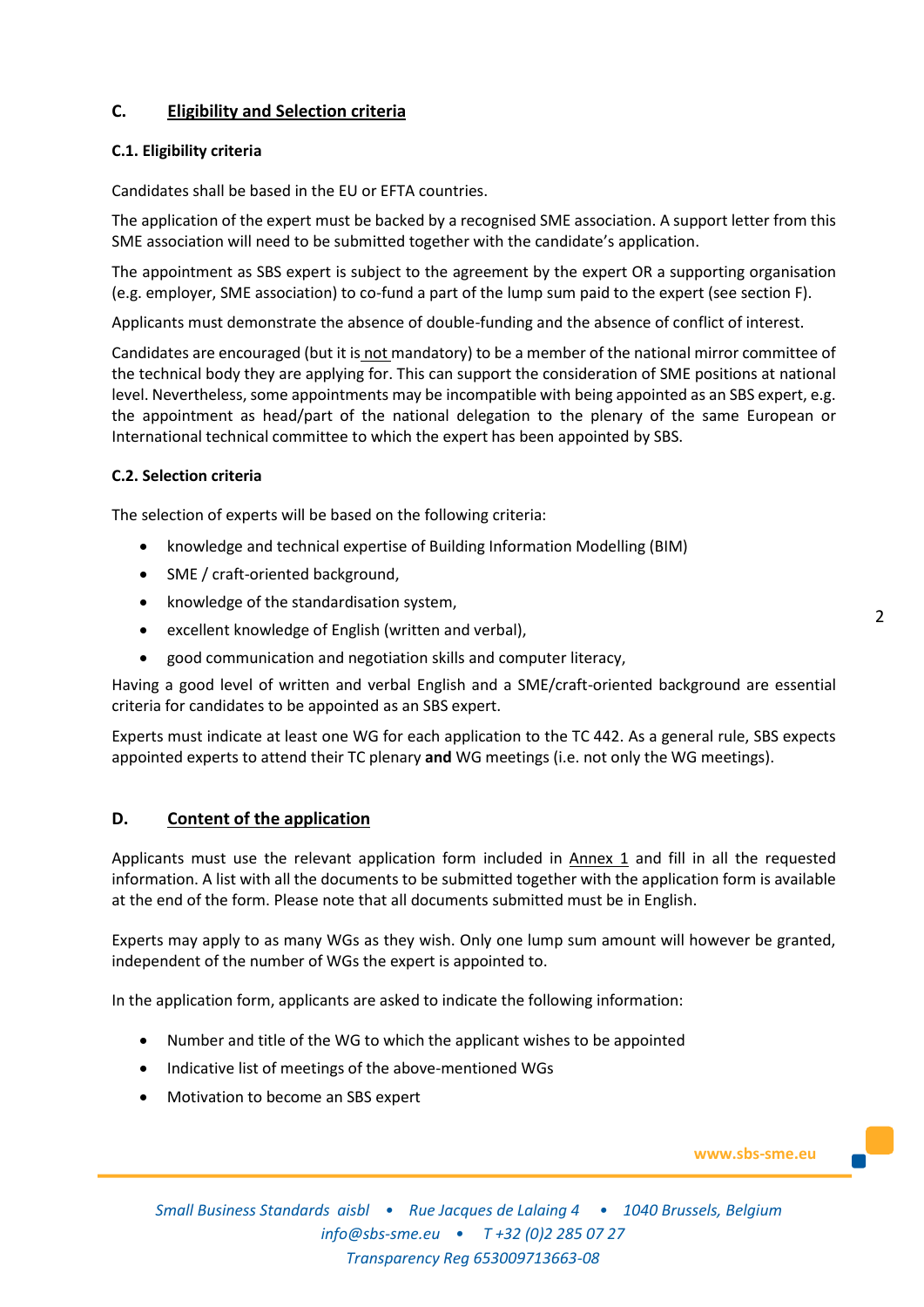- Detailed description of the required skills and expertise (see section C.2. above)
- Details of the person/organisation providing the co-funding
- The type of contract sought (see section F)
- Signature of the applicant (confirming the absence of conflict of interest and the absence of double funding<sup>1</sup>)

Candidates are requested to submit the following documents together with the application form:

- $\bullet$  A supporting letter from a recognised SME organisation<sup>2</sup> supporting the candidate's application, including:
	- o support for the candidate's application,
	- $\circ$  the WG(s) for which the application is made,
	- o the status of the organisation (e.g., not for profit association),
	- $\circ$  the name, phone, and e-mail of the contact person in the SME organisation.
- A detailed curriculum vitae

## **E. Submission of applications**

Applications must be sent by e-mail t[o president@sbs-sme.eu](mailto:president@sbs-sme.eu) by 10/06/2022 midnight (CET) at the latest.

Incomplete or unclear applications will not be considered. It is the responsibility of the applicant to supply all the information required.

All applicants will be contacted once the selection process has been completed in the second half of June 2022.

## **F. Funding, contract and co-funding**

#### **F.1. Funding**

Selected experts will be offered a contract for six months (July- December 2022). The payment will be  $\epsilon$ 6,400. This amount shall cover all the expenses (work, travel etc.) of the expert during the contract period.

Independently of the number of WGs that the expert is appointed to, only one lump sum amount can be granted per expert. Applicants are allowed to seek a completely unfunded appointment (should you wish to be appointed as an unfunded expert, please indicate it in the application form). Unfunded experts must undertake the same work planning and reporting activities as funded experts.

#### **F.2 Contract and co-funding**

The contract can be either concluded:

- between SBS and the SME supporting association (which may be, but does not have to be, the employer of the expert) – supported experts
- between SBS and the expert directly independent experts.

**www.sbs-sme.eu**

 $1$  Double-funding means the candidate is paid twice for the same activity (e.g. paid by SBS and by another entity for carrying out the same task or for travelling)

<sup>&</sup>lt;sup>2</sup> The SME organisation can be European or national. If the organisation also represents large companies, it must explain, in its supporting letter, how it ensures the representation of SMEs in its activities.